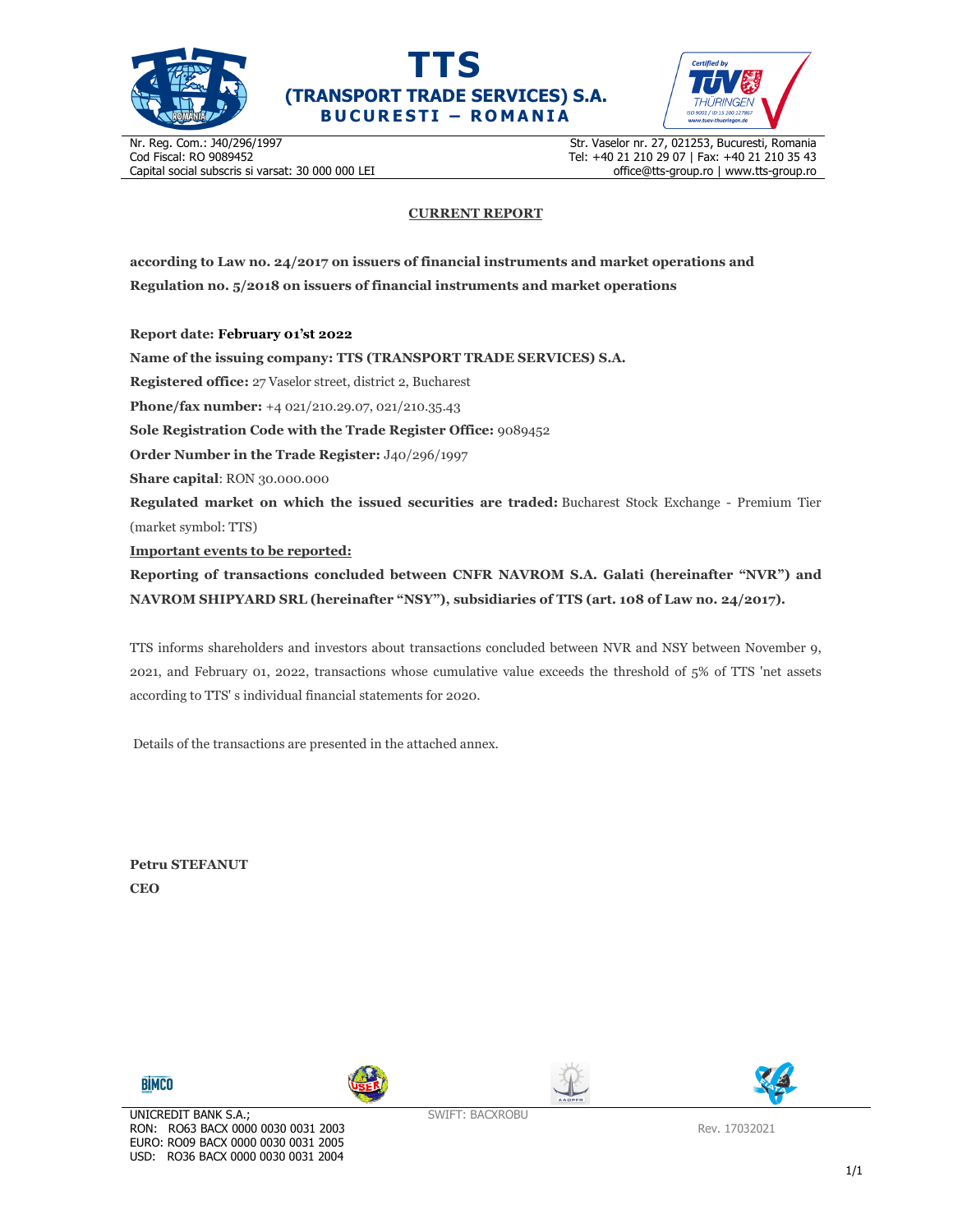





Nr. Reg. Com.: J40/296/1997Cod Fiscal: RO 9089452 ANNEX 1 Capital social subscris si varsat: 30 000 000 LEI

Str. Vaselor nr. 27, 021253, Bucuresti, Romania Tel: +40 21 210 29 07 | Fax: +40 21 210 35 43 office@tts-group.ro | www.tts-group.ro

| Beneficiary                       | Contract ID                                                 | Cumulated value<br>[RON]<br>Nov 09 2021 -<br>Feb 01 2022 | Contract<br>date | Expiration<br>date | Subject of<br>the<br>contract                      | Contract<br>type            |           | Guarantees Terms and methods of payment            | Penalties |  |  |
|-----------------------------------|-------------------------------------------------------------|----------------------------------------------------------|------------------|--------------------|----------------------------------------------------|-----------------------------|-----------|----------------------------------------------------|-----------|--|--|
| NVR SY                            | B 6491/2010/G/RC/001                                        | 18,676.39                                                | $1-Dec-10$       | 31-Dec-21          | storage rent                                       | rent contract               | <b>No</b> | 60 days from the date of receipt of the<br>invoice | Yes       |  |  |
|                                   | 301001                                                      | 53,445.96                                                | 1-Mar-20         | 28-Feb-22          | anr. 1963 floating dock<br>rental                  | rent contract               |           | 30 days from the issuance of the invoice           | Yes       |  |  |
|                                   | 1-04/IN/21001                                               | 6,600.00                                                 | 1-Jun-13         | $1-Apr-22$         | mobile crane rental type<br>Faun ATF 30-2          | rent contract               |           | 30 days from the issuance of the invoice           |           |  |  |
|                                   | ord. 171930293                                              | 374.57                                                   | 22-Dec-21        | 31-Dec-21          | sheet metal sale                                   | sale - purchase<br>contract |           | 30 days from the issuance of the invoice           | conf cda  |  |  |
|                                   | ord. 171930291                                              | 1,596.52                                                 | 16-Dec-21        | 31-Dec-21          | sale of necessary<br>materials Crane MG<br>10107   | sale - purchase<br>contract |           | 30 days from the issuance of the invoice           | conf cda  |  |  |
|                                   | ord.1238/10.12.2021                                         | 5,868.52                                                 | 8-Dec-21         | 31-Dec-21          | Maneuvers performed<br>by Mercur and<br>Mercur 304 | maneuver order              |           | 30 days from the issuance of the invoice           | conf. cda |  |  |
|                                   | ctr. 21/A/040001                                            | 141,992.38                                               | 30-Sep-21        | 31-Jan-22          | sheet metal sale                                   | sale - purchase<br>contract |           | 90 days from the issuance of the invoice           | conf ctr  |  |  |
|                                   | ord. 843/17.11.2021                                         | 3,488.83                                                 | 17-Nov-21        | 30-Nov-21          | Maneuvers performed<br>by Mercur 304               | maneuver order              |           | 30 days from the issuance of the invoice           | conf. cda |  |  |
|                                   | Total value executed in the reported period: RON 232,043.17 |                                                          |                  |                    |                                                    |                             |           |                                                    |           |  |  |
| NVR claims on TTS: RON 297,855.73 |                                                             |                                                          |                  |                    |                                                    |                             |           |                                                    |           |  |  |

**BİMCO** 







UNICREDIT BANK S.A.; RON: RO63 BACX 0000 0030 0031 2003 EURO: RO09 BACX 0000 0030 0031 2005 USD: RO36 BACX 0000 0030 0031 2004

SWIFT: BACXROBU